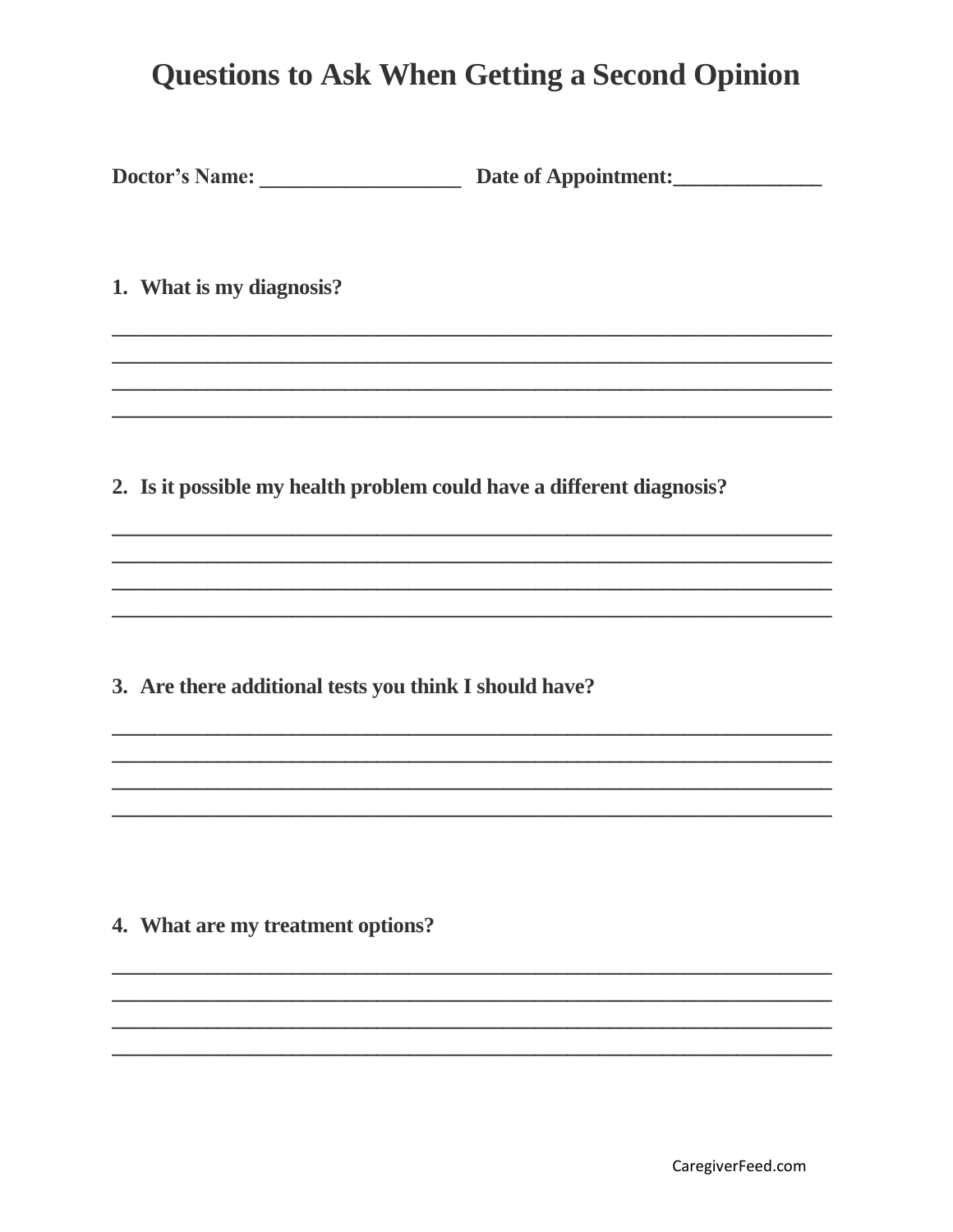#### 5. What treatment do you recommend?

6. Are there any other treatments I should consider?

7. What are the risks of each of the treatment options?

8. Are there side effects from these treatment options?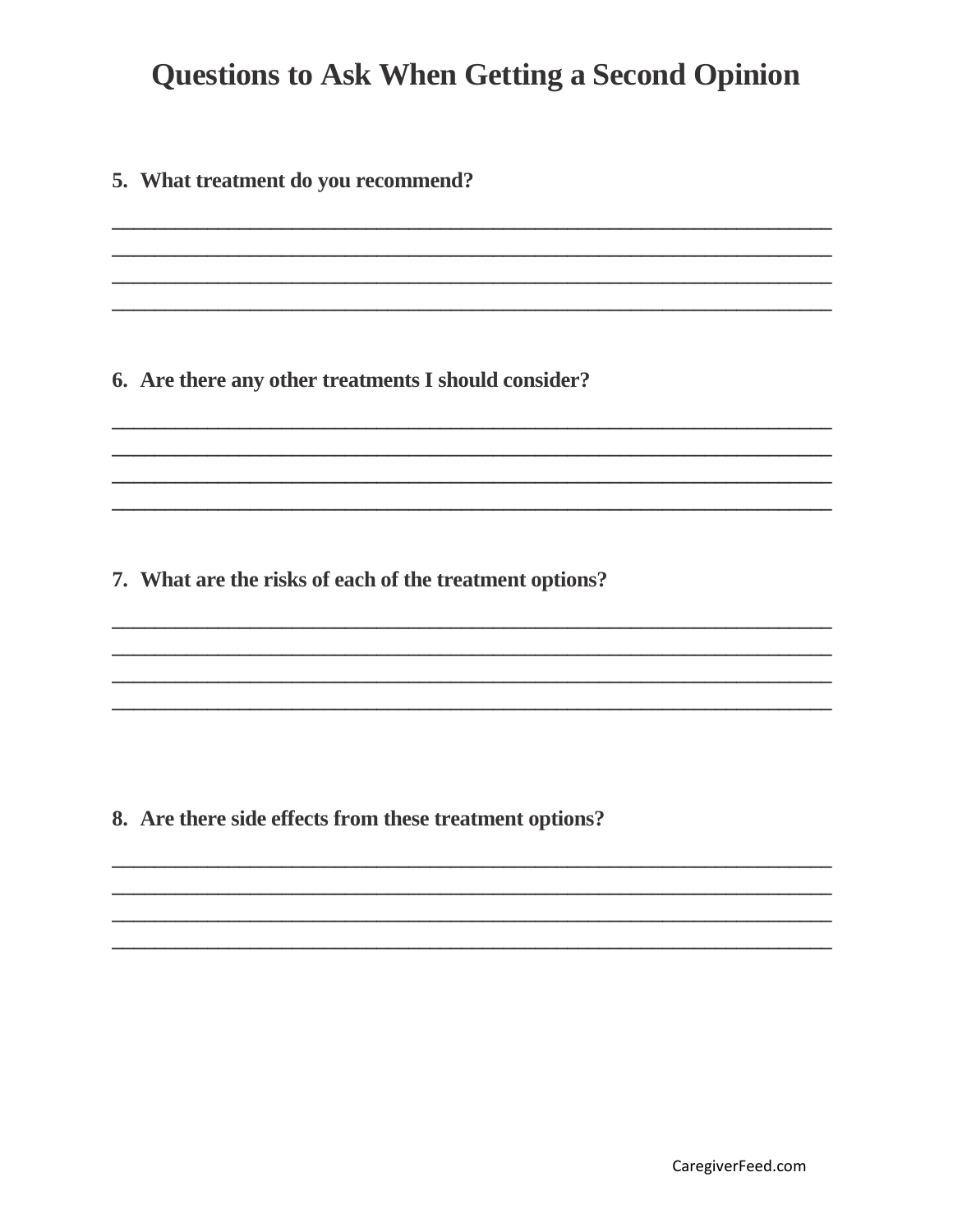9. What are the goals of each treatment?

#### 10. How long is the treatment recovery period?

11. What is the likely result if I do not have treatment or wait to have treatment?

### 12. What should I do next if I decide on treatment?

### 13. Ask for written information or a handout about the diagnosis and treatment.